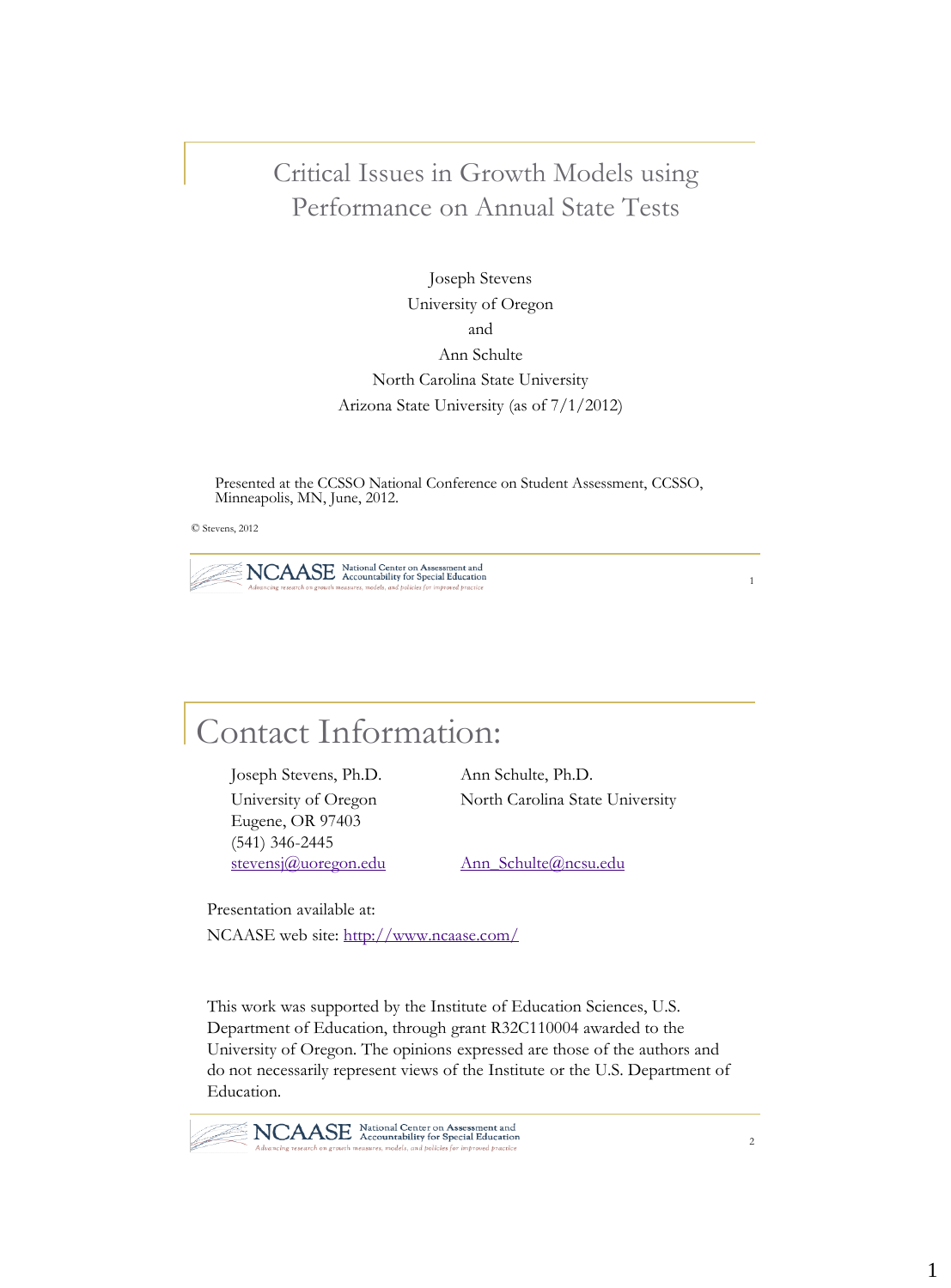## Brief Background

- NCAASE is studying achievement growth of students with and without disabilities in four partner states (AZ, NC, OR, PA)
- NCAASE will study formative (EasyCBM), interim (NWEA MAP), and summative assessments
- Study of student's individual growth trajectories
- Study of school effects
- In this presentation we share some preliminary results of analyses on first cohort of data from North Carolina
- Describe additional issues and some future directions

NCAASE National Center on Assessment and

NCAASE Cornerstone Study: North Carolina

- What are special challenges in modeling growth?
	- □ Attrition, mobility, retention
	- □ Correctly modeling functional form
	- □ Other issues (see Stevens, Zvoch, & Biancarosa 2012 NCME paper)
- Basic questions about the population of students with disabilities and achievement have yet to be answered
	- □ How stable is identification/exceptionality category?
	- □ 81% of published growth studies omit SPED in analysis, 94% do not distinguish exceptionality categories
- **Information needed for accountability models that include** SWDs, capture SWD achievement and growth, and schools' performance with these subgroups

NCAASE National Center on Assessment and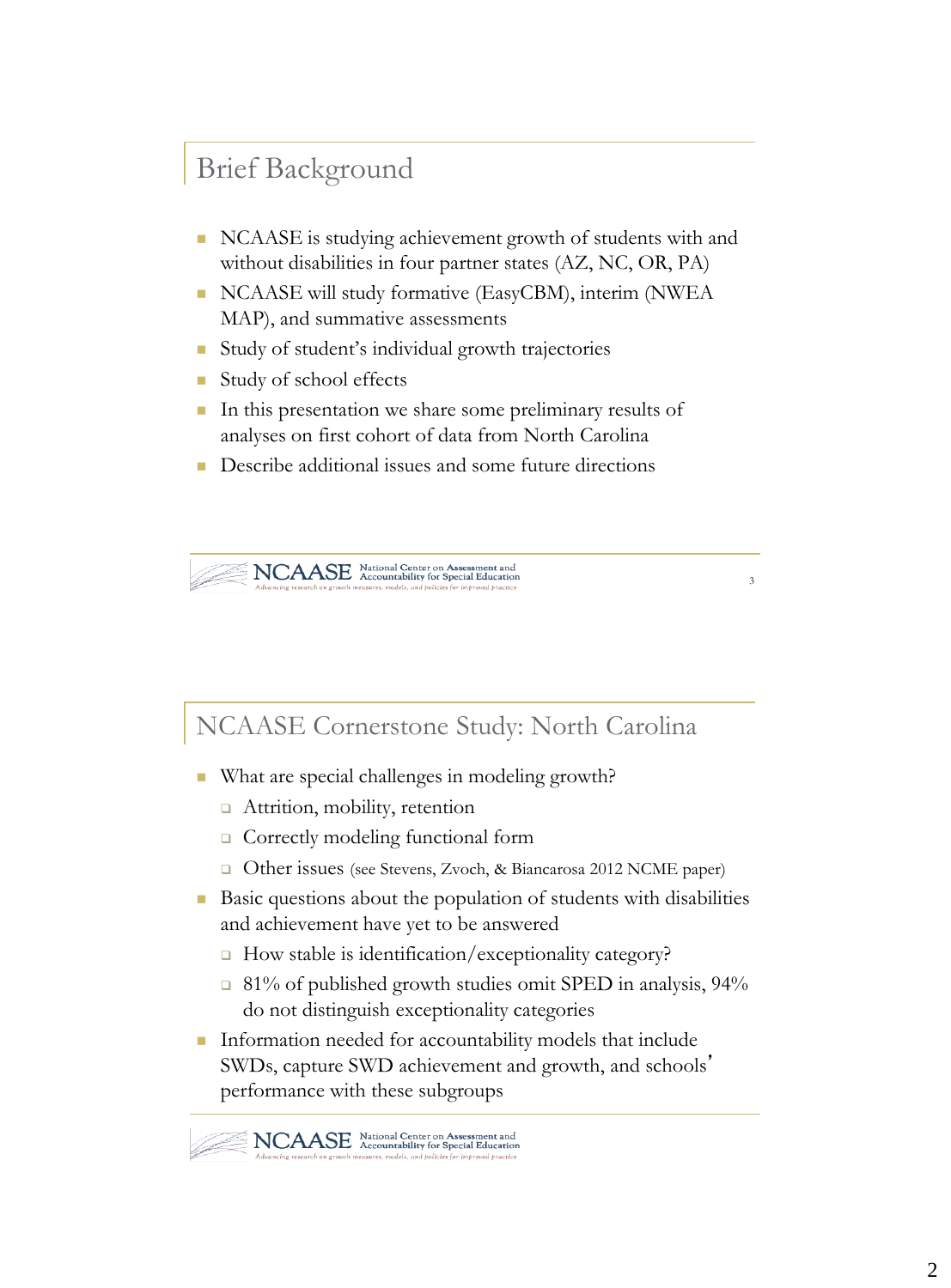### Observed Means Over Time (descriptive)



## HLM Growth Models: Evolution of Analytic Sample

- Original cohort sample grades  $3-8$ ,  $2001-2006$ , N=103,123
- **Exclusions:** 
	- Off sequence cases N=8,315  $(8.1\%)$
	- Missing ethnicity ( $N=14$ ) or sex codes ( $N=3$ ); dropped "other" ethnicity (N=30)
	- $\blacksquare$  Missing exceptionality codes (N=255) or exceptionality group less than 50 (Blind, Multi-handicapped, Trainable MH, TBI, Visual, Severe MH; N=288)
	- Restricted to grades 3-6 math (same edition)
	- Missing all math scores or missing demographic codes (N=2,445; 2.4%)
	- Final analytic sample,  $N=92,028$  (89%)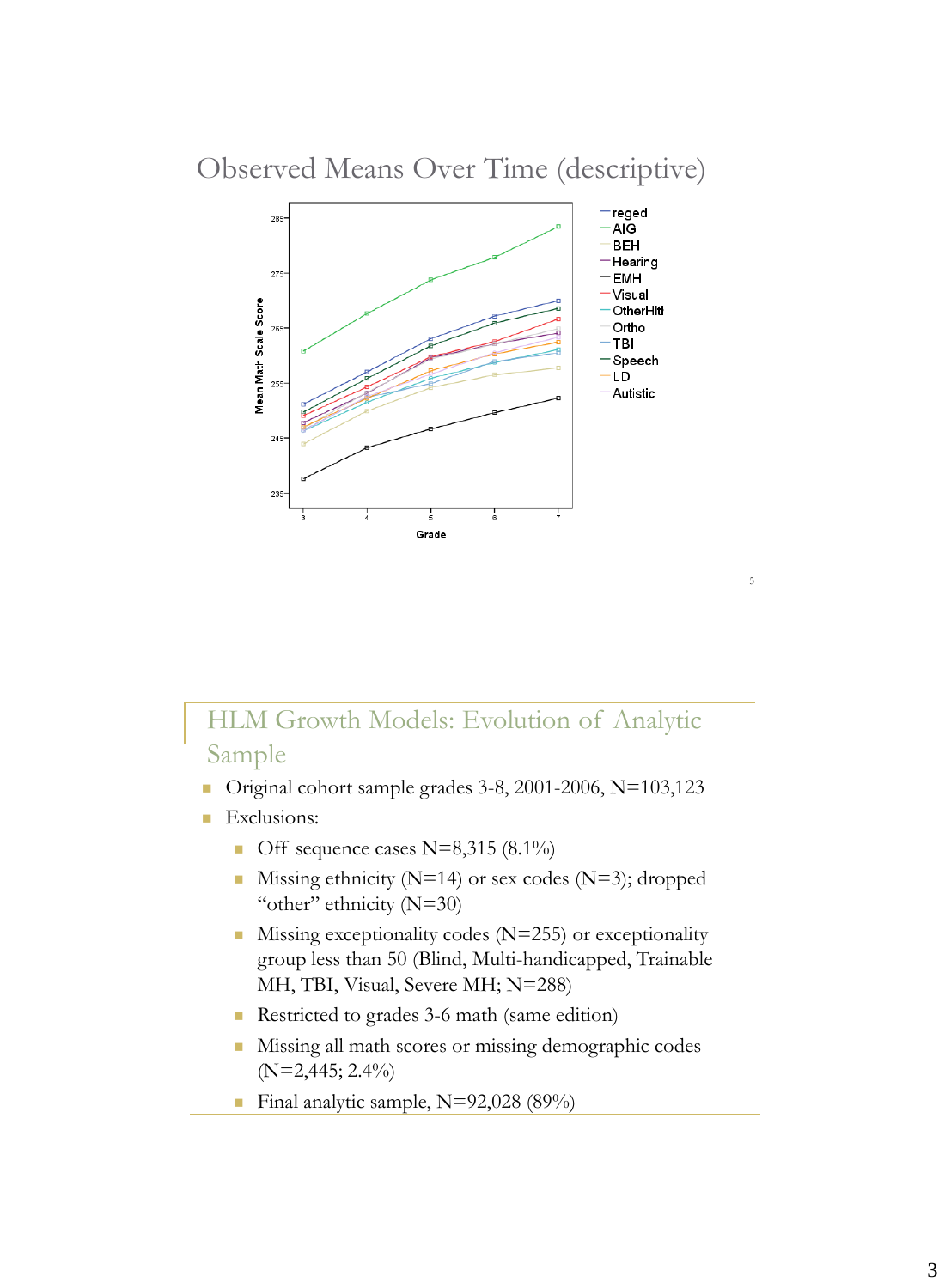## Measurement Occasions

- Grades 3-6, "forward matched"
- All cases with one or more math scores retained
- Distribution of scores over occasions:

| Only one score:  | $6.2\%$ |
|------------------|---------|
| Two scores:      | $4.8\%$ |
| Three scores:    | $5.2\%$ |
| All four scores: | 83.8%   |



# Missing Data, Attrition, and Mobility

- Missing data can undermine accuracy of growth estimates and may occur for many reasons (e.g., illness, drop out, mobility)
- Analysis of only the stable, non-mobile students in the same school for two or three years yields biased results (see Lockwood et al., 2006; Zvoch & Stevens, 2005)
- Percentage of students matched over 3-4 years ranges from less than 30% to about 85% (Lockwood, et al, 2006; McCall, Kingsbury, & Olson, 2004)
- Stevens (2005) study of middle school students ( $N \sim 24,000$  per grade) matched 85% over two years, 81% over three years, and 75% over four years

7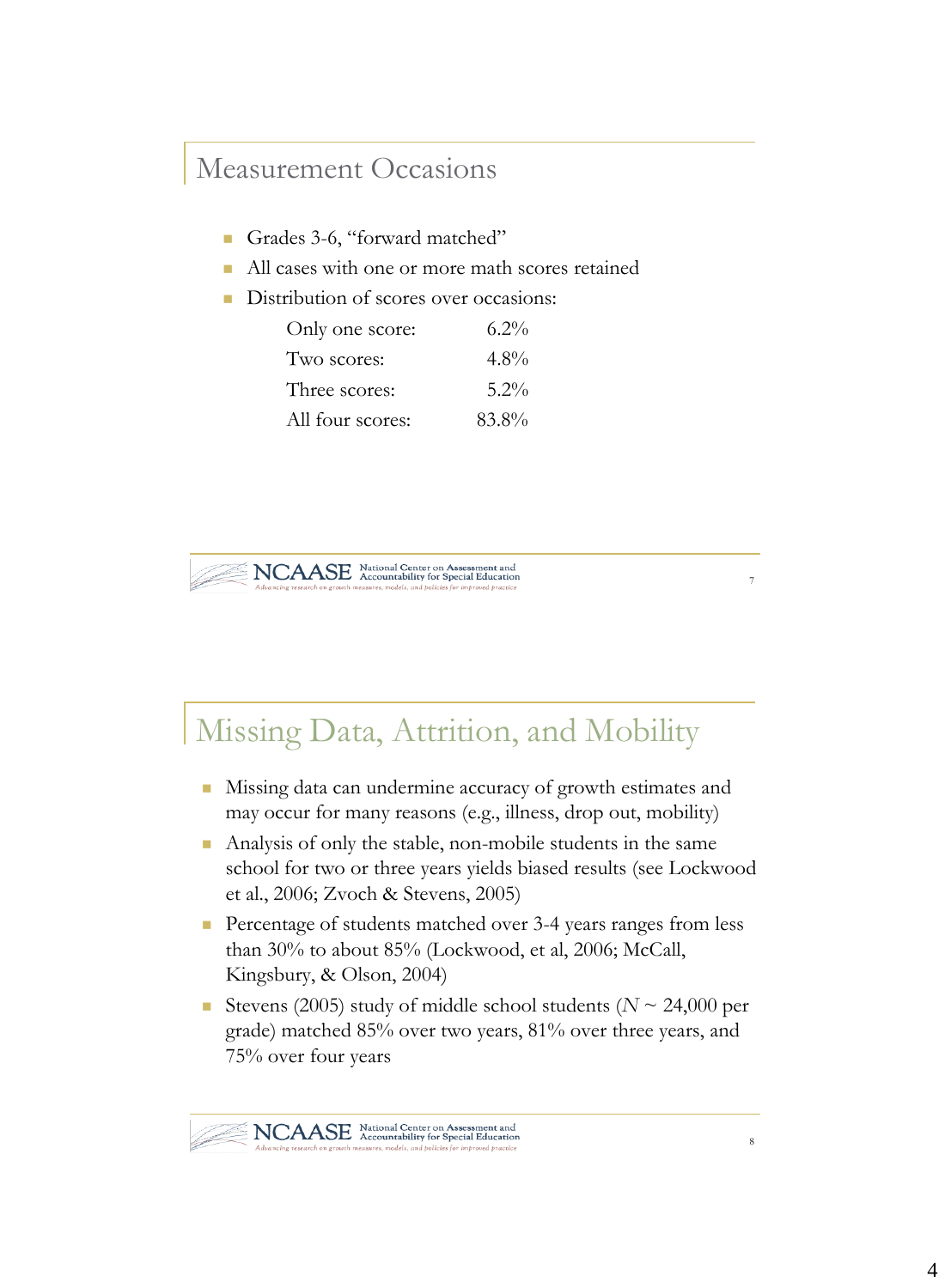# Missing Data, Attrition, and Mobility

- Uncertain how attrition will bias results for school accountability
	- More temporary "attendance-type" attrition may be essentially random and not bias estimates (may inflate *SE*'s and precision of estimation)
	- More permanent enrollment and mobility changes likely to introduce bias because mobility rates and patterns correlated with student sociodemographics
- Researchers often fail to report details on missing data, attrition, and mobility; list-wise deletion most common
- Luo & Kwok (2012) simulation study found that, unless crossclassified models used:
	- □ School estimates are biased
	- Extent of bias a function of the size and pattern of mobility
	- □ Spurious results obtained even when the mobility rate was relatively low



 $\overline{9}$ 

#### Table 1

*Student Demographic Characteristics by Analytic Sample* (from Zvoch & Stevens, 2005)

|                          | <b>Accountability Sample</b><br>$(N = 3.334)$ |         | Complete Cohort Sample<br>$(N = 6,098)$ |         |  |
|--------------------------|-----------------------------------------------|---------|-----------------------------------------|---------|--|
| Student Characteristic   | Frequency                                     | Percent | Frequency                               | Percent |  |
| Female                   | 1.710                                         | 51.3    | 3.016                                   | 49.5    |  |
| Non-Anglo                | 1.797                                         | 53.9    | 3,536                                   | 58.0    |  |
| English Language Learner | 397                                           | 11.9    | 1,121                                   | 18.4    |  |
| Free Lunch Recipient     | 1.170                                         | 35.1    | 2,628                                   | 43.1    |  |
| Special Education        | 101                                           | 3.0     | 1,092                                   | 17.9    |  |

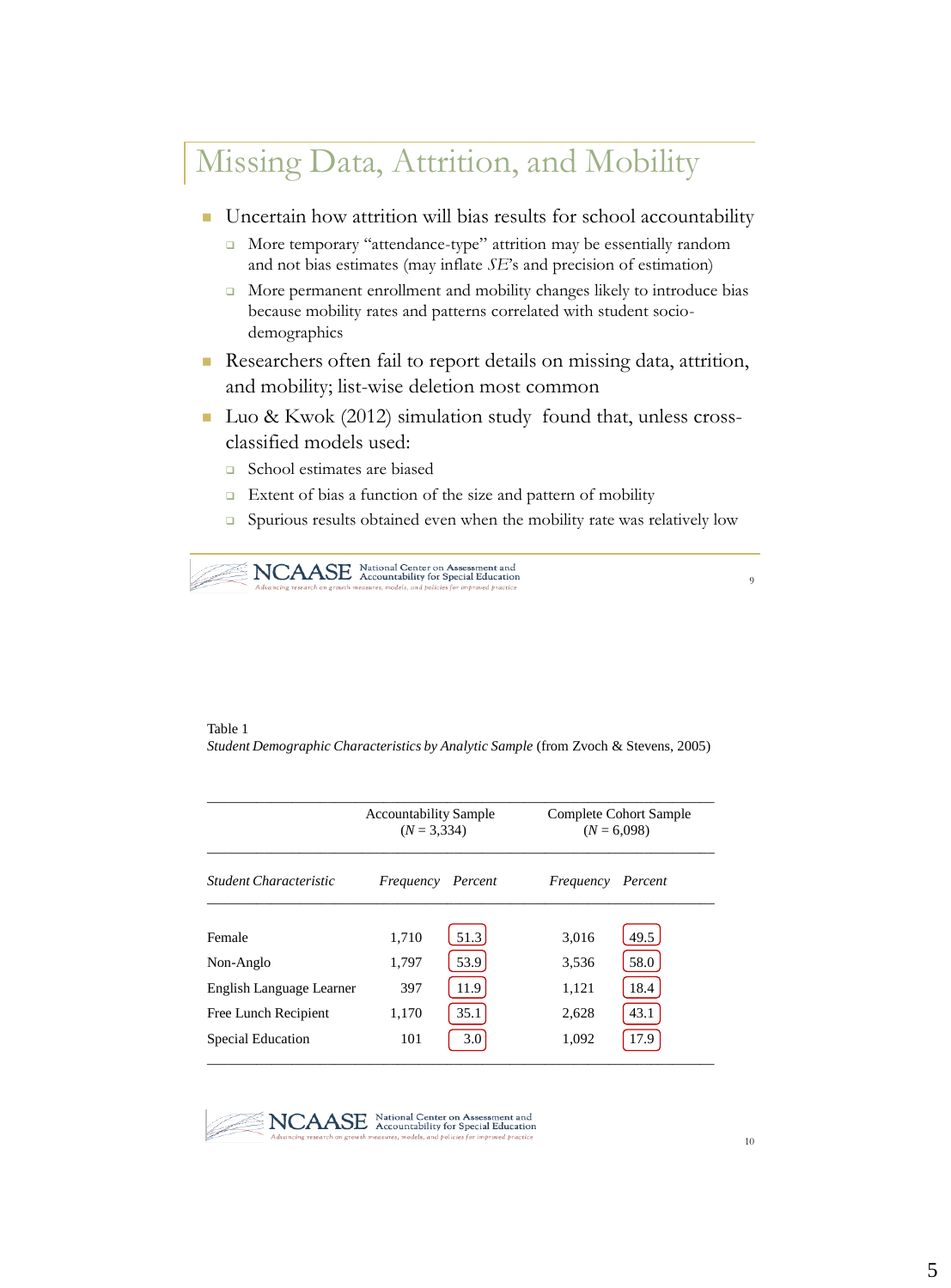# Stability Across Three Years in NC

|                                                                                       | Spec ed 3rd gr | Gen ed 3rd gr  |
|---------------------------------------------------------------------------------------|----------------|----------------|
| First time in 3 <sup>rd</sup> grade in 2001 (n)                                       | 14,380         | 88,429         |
| In a NC school following 2 years<br>(n, %)                                            | 12,731<br>88.5 | 79,841<br>94.9 |
| Same school (%, all subsequent figures<br>based on n of students present all 3 years) | 63.7           | 69.4           |
| Retained (%)                                                                          | 14.0           | 7.4            |
| Same sped status (Y/N) across yrs (%)                                                 | 76.3           | 95.0           |
| Same ec category across years (%)                                                     | 64.6           |                |
| Took EOG all three yrs                                                                |                |                |
| Reading (%)                                                                           | 69.7           | 98.3           |
| Math $(\%)$                                                                           | 76.3           | 98.4           |
| Use/nonuse of accommodations consistent<br>across years (%)                           |                | 92.2           |

# HLM Models

- Grades 3-6 Math within test edition
- Two level models with measurement occasions at level 1 nested within students at level 2
- **Unconditional model followed by conditional models**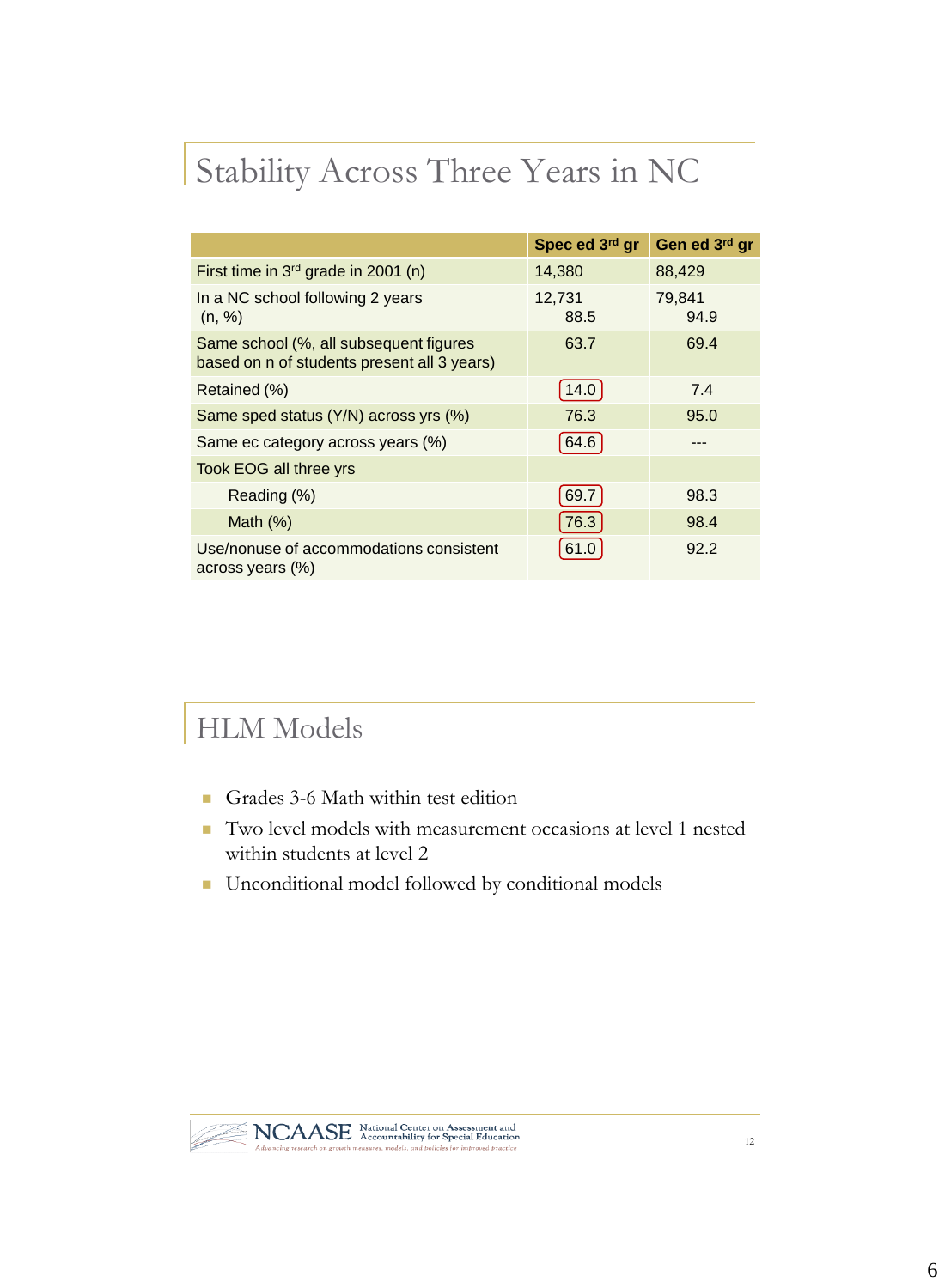| <b>Fixed Effect</b>       | Coefficient  | SЕ     | t         | df    | Þ       |
|---------------------------|--------------|--------|-----------|-------|---------|
| Intercept, $\gamma_{00}$  | 261.500853   | 0.0509 | 5134.062  | 91863 | < 0.001 |
| LEP, $y_{01}$             | 0.349517     | 0.1434 | 2.438     | 91863 | 0.015   |
| Parent Ed., $\gamma_{02}$ | 1.429273     | 0.0165 | 86.627    | 91863 | < 0.001 |
| Sex, $y_{03}$             | $-0.317504$  | 0.0422 | $-7.531$  | 91863 | < 0.001 |
| Title I, $y_{04}$         | $-0.141558$  | 0.0125 | $-11.286$ | 91863 | < 0.001 |
| FRL, $\gamma_{05}$        | $-1.717237$  | 0.0264 | $-65.085$ | 91863 | < 0.001 |
| Accom., $y_{06}$          | $-1.798118$  | 0.1163 | $-15.466$ | 91863 | < 0.001 |
| AIG, $\gamma_{07}$        | 7.480157     | 0.0700 | 106.902   | 91863 | < 0.001 |
| BEH, $\gamma_{08}$        | $-5.259667$  | 0.2912 | $-18,060$ | 91863 | < 0.001 |
| Hearing, $\gamma_{09}$    | $-3.220139$  | 0.5584 | $-5.767$  | 91863 | < 0.001 |
| EMH, $\gamma_{010}$       | $-11.795806$ | 0.1697 | $-69.505$ | 91863 | < 0.001 |
| Other, $\gamma_{011}$     | $-5.416424$  | 0.2300 | $-23.546$ | 91863 | < 0.001 |
| Speech, $\gamma_{012}$    | $-1.211880$  | 0.1457 | $-8.315$  | 91863 | < 0.001 |
| SLD, $\gamma_{013}$       | $-3.475170$  | 0.1387 | $-25.061$ | 91863 | < 0.001 |
| Autistic, $\gamma_{014}$  | $-7.523085$  | 0.7219 | $-10.422$ | 91863 | < 0.001 |

Two-level HLM Full Model, Grades 3-6

# Two-level HLM Full Model, Grades 3-6

| Fixed Effect              | Coefficient | SЕ       | t         | df    | Þ       |
|---------------------------|-------------|----------|-----------|-------|---------|
| Slope, $y_{10}$           | 2.734180    | 0.007771 | 351.842   | 91863 | < 0.001 |
| LEP, $\gamma_{11}$        | 0.314132    | 0.023897 | 13.145    | 91863 | < 0.001 |
| Parent Ed., $\gamma_{12}$ | 0.051177    | 0.002473 | 20.694    | 91863 | < 0.001 |
| Sex, $y_{13}$             | 0.076430    | 0.006451 | 11.848    | 91863 | < 0.001 |
| Title I, $\gamma_{14}$    | $-0.016490$ | 0.001896 | $-8.699$  | 91863 | < 0.001 |
| $FRL$ , $\gamma_{15}$     | $-0.065537$ | 0.004043 | $-16.210$ | 91863 | < 0.001 |
| Accom., $y_{16}$          | $-0.114250$ | 0.018838 | $-6.065$  | 91863 | < 0.001 |
| AIG, $\gamma_{17}$        | 0.033028    | 0.012167 | 2.714     | 91863 | 0.007   |
| BEH, $\gamma_{18}$        | $-0.314230$ | 0.056090 | $-5.602$  | 91863 | < 0.001 |
| Hearing, $\gamma_{19}$    | $-0.101264$ | 0.091303 | $-1.109$  | 91863 | 0.267   |
| EMH, $\gamma_{110}$       | $-0.488218$ | 0.040101 | $-12.175$ | 91863 | < 0.001 |
| Other, $\gamma_{111}$     | $-0.439229$ | 0.038324 | $-11.461$ | 91863 | < 0.001 |
| Speech, $\gamma_{112}$    | 0.048946    | 0.020651 | 2.370     | 91863 | 0.018   |
| SLD, $\gamma_{113}$       | $-0.259771$ | 0.022540 | $-11.525$ | 91863 | < 0.001 |
| Autistic, $\gamma_{114}$  | $-0.112583$ | 0.123632 | $-0.911$  | 91863 | 0.362   |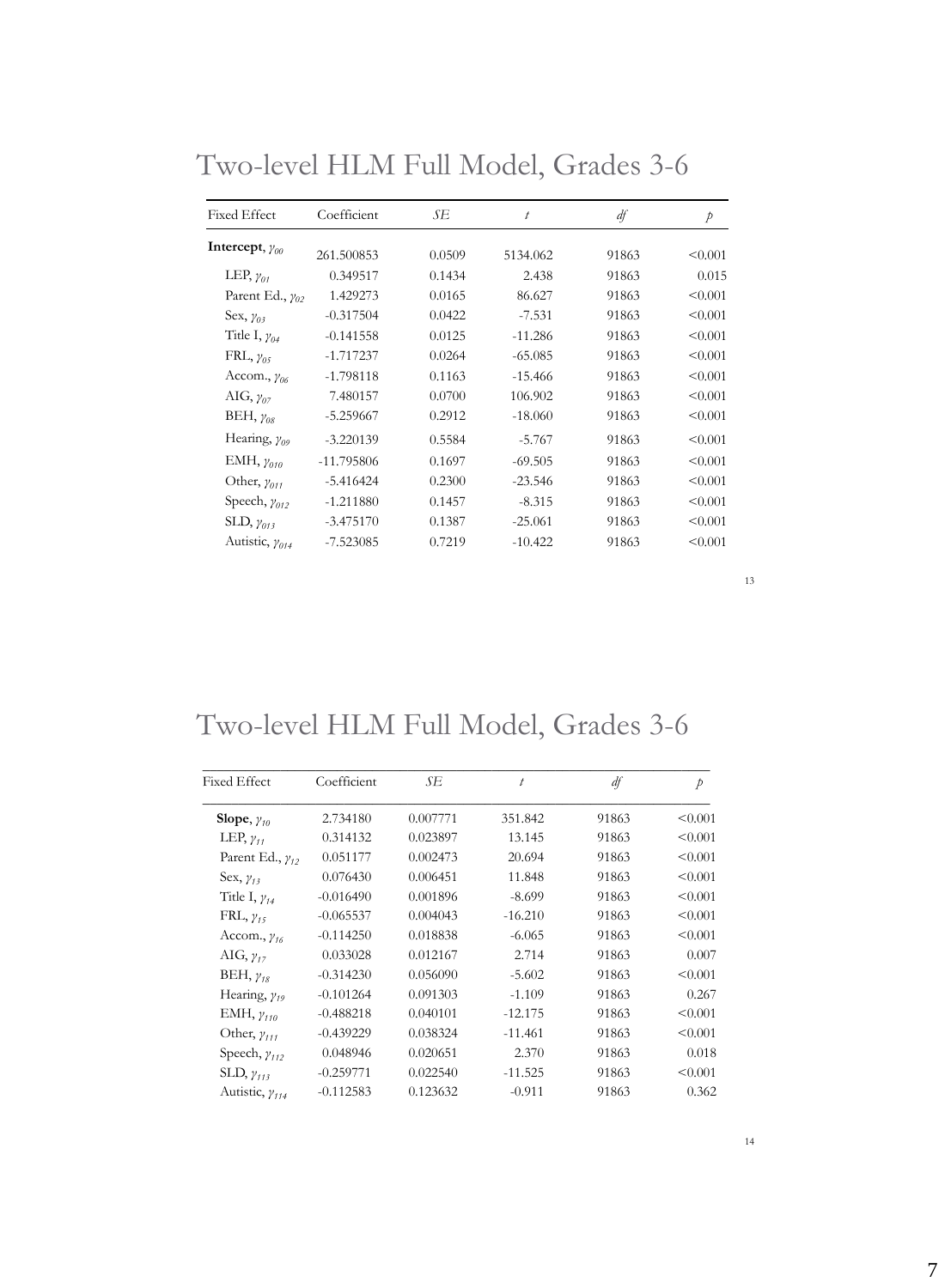| <b>Fixed Effect</b>                | Coefficient | SЕ       | $\bar{t}$ | df     | $\dot{p}$ |
|------------------------------------|-------------|----------|-----------|--------|-----------|
| Slope <sup>2</sup> , $\gamma_{20}$ | $-0.203024$ | 0.020108 | $-10.097$ | 153002 | < 0.001   |
| LEP, $\gamma_{21}$                 | $-0.092911$ | 0.059514 | $-1.561$  | 153002 | 0.118     |
| Parent Ed., $\gamma_{22}$          | $-0.029699$ | 0.006446 | $-4.607$  | 153002 | < 0.001   |
| Sex, $y_{23}$                      | 0.067788    | 0.016722 | 4.054     | 153002 | < 0.001   |
| Title I, $y_{24}$                  | $-0.018963$ | 0.004942 | $-3.837$  | 153002 | < 0.001   |
| $FRL$ , $\gamma_{25}$              | $-0.004707$ | 0.010184 | $-0.462$  | 153002 | 0.644     |
| Accom., $y_{26}$                   | 0.077931    | 0.047022 | 1.657     | 153002 | 0.097     |
| AIG, $\gamma_{27}$                 | $-0.354281$ | 0.034968 | $-10.131$ | 153002 | < 0.001   |
| BEH, $\gamma_{28}$                 | $-0.345207$ | 0.124969 | $-2.762$  | 153002 | 0.006     |
| Hearing, $y_{29}$                  | $-0.101650$ | 0.244912 | $-0.415$  | 153002 | 0.678     |
| EMH, $y_{210}$                     | $-0.261297$ | 0.118073 | $-2.213$  | 153002 | 0.027     |
| Other, $\gamma_{211}$              | $-0.072668$ | 0.094208 | $-0.771$  | 153002 | 0.440     |
| Speech, $y_{212}$                  | $-0.029594$ | 0.052433 | $-0.564$  | 153002 | 0.572     |
| SLD, $\gamma_{213}$                | 0.010125    | 0.055876 | 0.181     | 153002 | 0.856     |
| Autistic, $\gamma_{214}$           | 0.047885    | 0.271605 | 0.176     | 153002 | 0.860     |

Two-level HLM Full Model, Grades 3-6

#### 15

## Population Growth Norms

- Cross-sectional; use all students in the sample (before exclusions for HLM analysis, includes those with missing data; requires valid math score in year of interest)
- Typically involves smoothing (not done yet here)
- **Advantages and disadvantages**
- Sample size by exceptionality category:

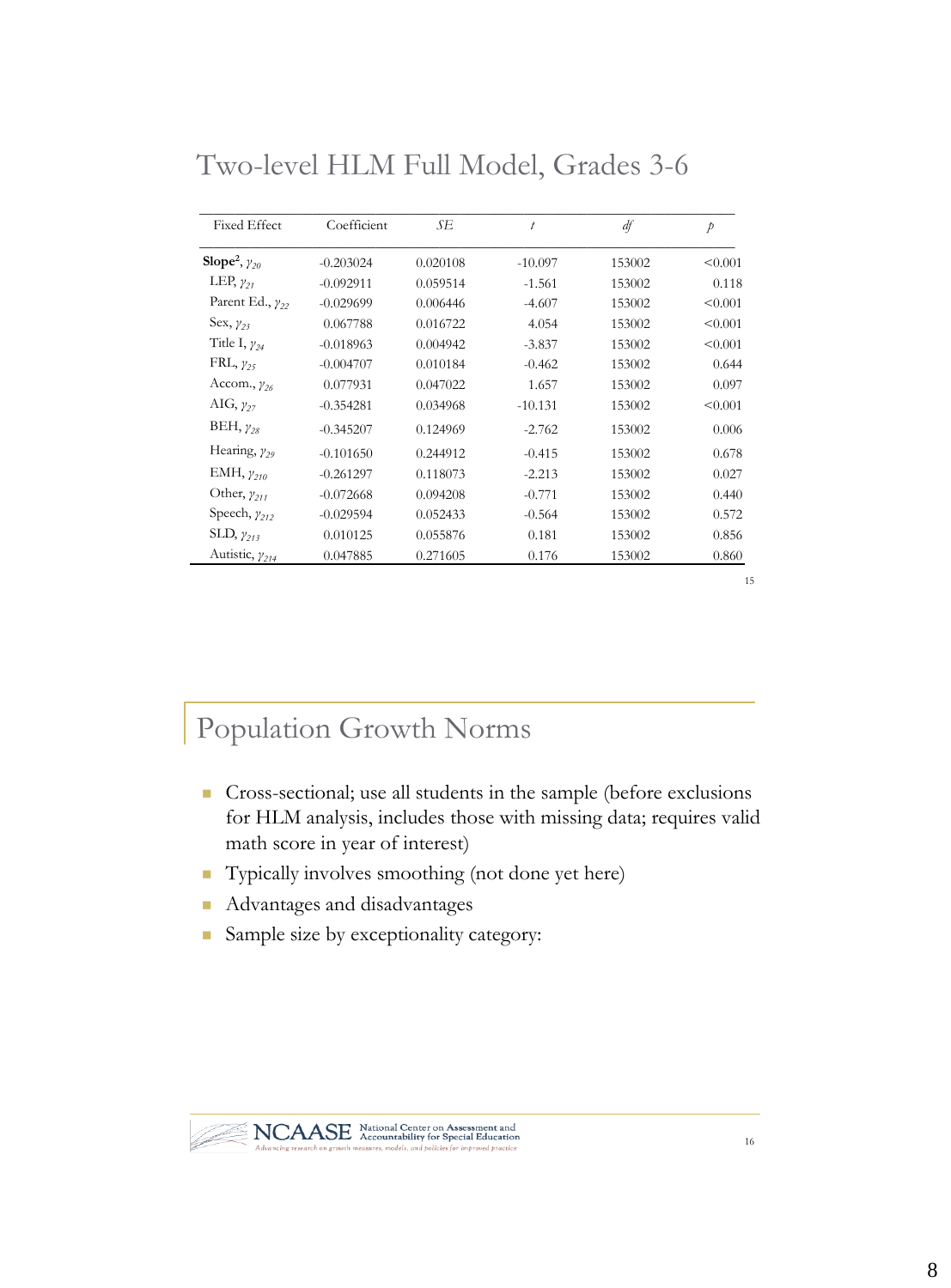



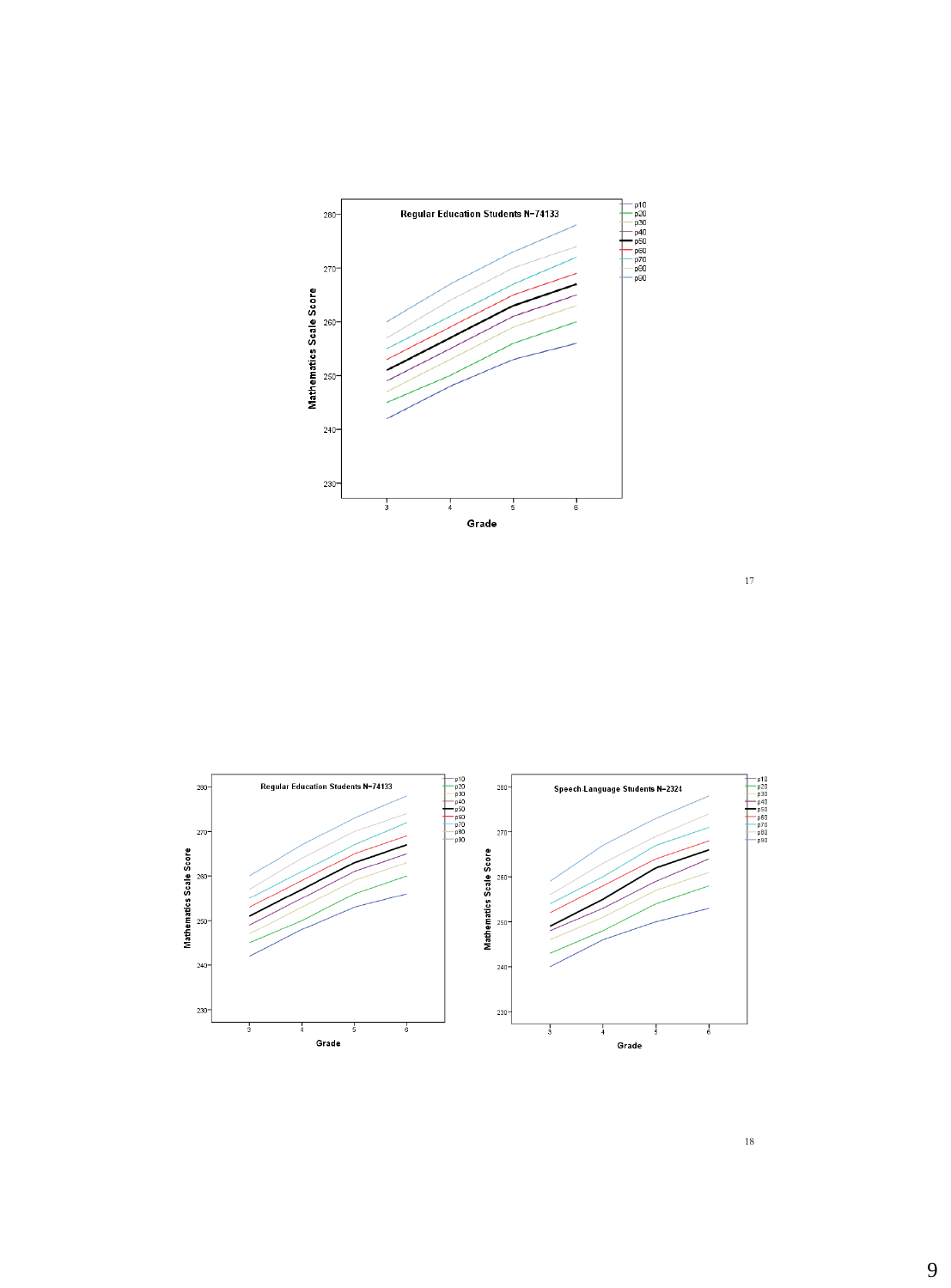



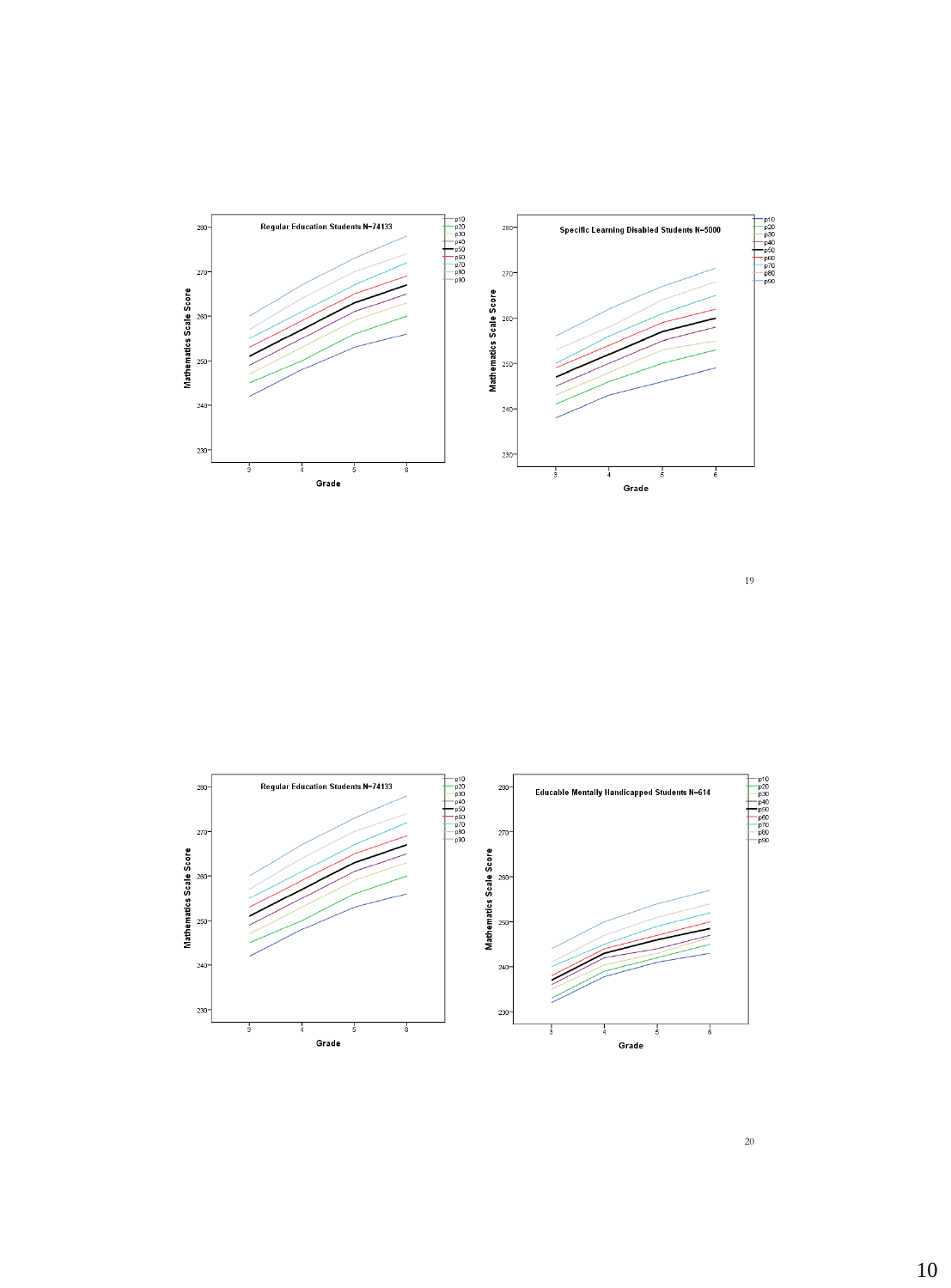SWDs Present Special Difficulties for Studentand School-Level Inferences (status or growth)

- Identification as a SWD is not stable from year-to-year (Ysseldyke & Bielinski, 2002)
- Which assessment (general, alternate, modified) and which accommodations can vary across students and across years for each student
- More scores at the lower end of scale likely result in more error in scores
- **Small cohort sizes for many schools, even when** aggregated across grades

 $\sum_{\substack{\text{Adamanine research on growth measure, models, and}}}\sum_{\substack{\text{Accountability for Spocal Hulls (not a) models (not a) models (not a) models (not a) models (not a) models (not a) models (not a) models (not a) models (not a) models (not a) models (not a) models (not a) models (not a) models (not a) models (not a) models (not a) models (not a) models (not a) models (not a) models (not a) models (not a) models (not a) models (not a) models (not a) models (not a) models (not a) models (not a) models (not a) models (not a) models (not a) models$ 

# Special Education Prevalence Across 5 Years (Gr 3-8)

| <b>Group</b>                                                   | <b>Percent</b> |
|----------------------------------------------------------------|----------------|
| Always in special<br>education                                 | 8.8            |
| Spec ed, but in general ed<br>at least one year                | 10.4           |
| Ever in special education                                      | (19.2)         |
| Never in special education                                     | 80.8           |
| <b>Cross sectional</b><br>prevalence (Mean percent<br>by year) | 14.3           |